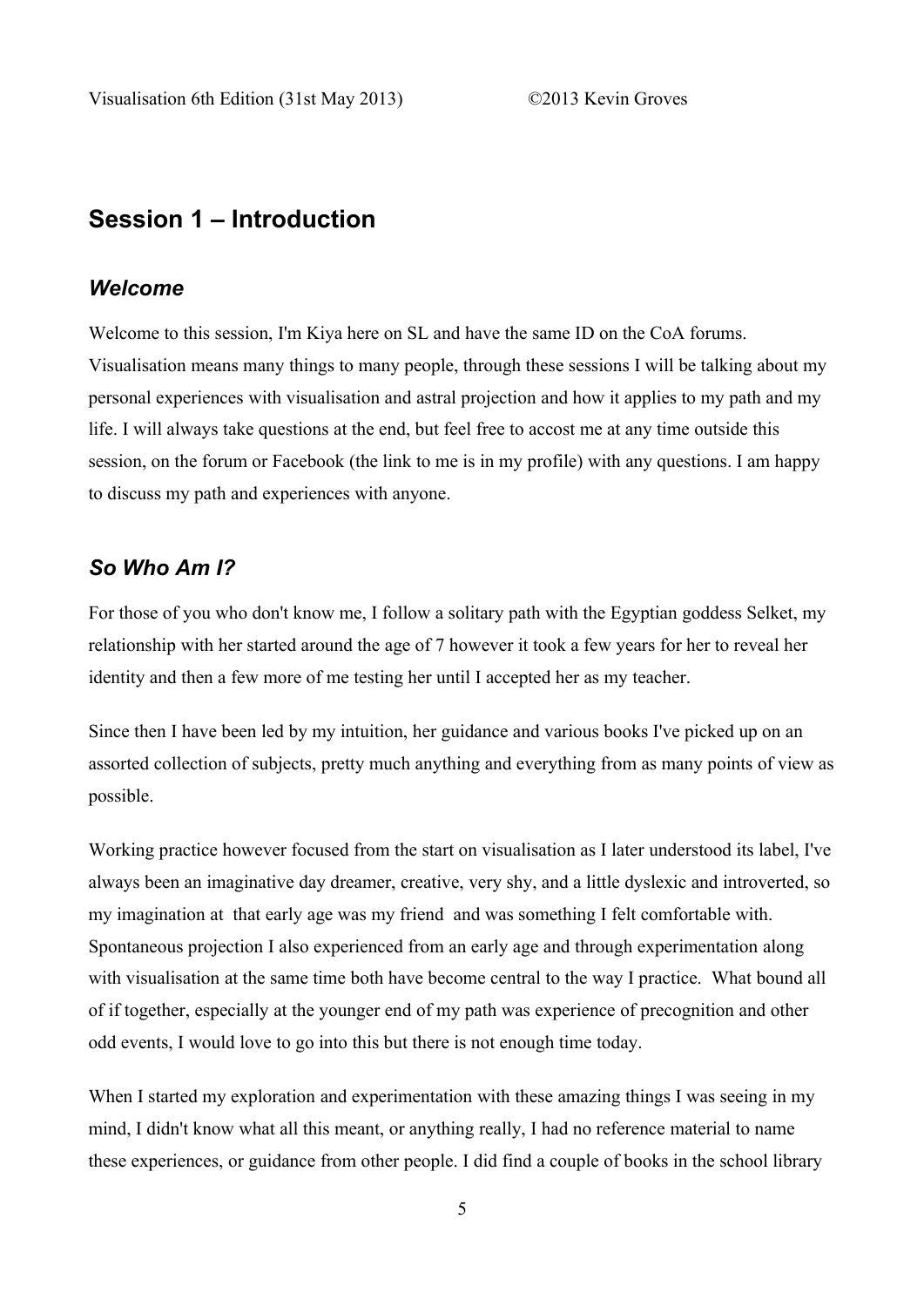which gave interesting glimpses into the occult world but it wasn't until a decade or so later in my late teens that I could get out and lay my hands on good reference materials, and along with the solidified connection I had with Selket, I began to truly understand what I was experiencing. I had some exposure to other pagans later on when I started my working life, but no one had any experiences remotely similar to my own so although I could share some thoughts and ideas I was still in isolation. That situation remained pretty static over the years, although with the rise of internet access to information, has improved and with ways to link to others too has led to my path exploding in the last couple of years with lots of new ideas and experiences such as this.

### *SL Classes*

Regularly my goddess will set me tasks as part of my journey with her that push me well out of my comfort zone, the current one which she set me a couple of years ago is the task to talk to others about my experiences, and being ever faithful to her wishes, since January 2010 I have been running this series of classes on Second Life. They have been revised on a regular basis and developed from the initial four classes with more always in mind as I extract my experiences into way I can explain, with the hope that something, anything can be of use to others. Come along if you can, its relaxed and we usually talk for a couple of hours about the subject and others, and if not my class one of the other many classes that take place there. You could even run your own if you feel you have something to say.

## *Physical and Non Physical Working*

As I mentioned both visualisation and projection are my tools of choice, essentially non-physical working is my central method or tool if you like. Both I may use simultaneously, sometimes one before the other, or one alone. I have no clear line between them any more. During the early years I know I did. Again I will say this has been over the course of many years, and my memory is lacking on some of the finer points. For the first decade of my journey I didn't record a thing. This was a serious mistake I now realize. I document everything now.

If you don't take anything else away from this, take this point. Keep a journal, a book of shadows, anything and write down every little detail. This is especially important when working with the mind and dreams. The memories on return to the waking or non trace condition can fade rapidly and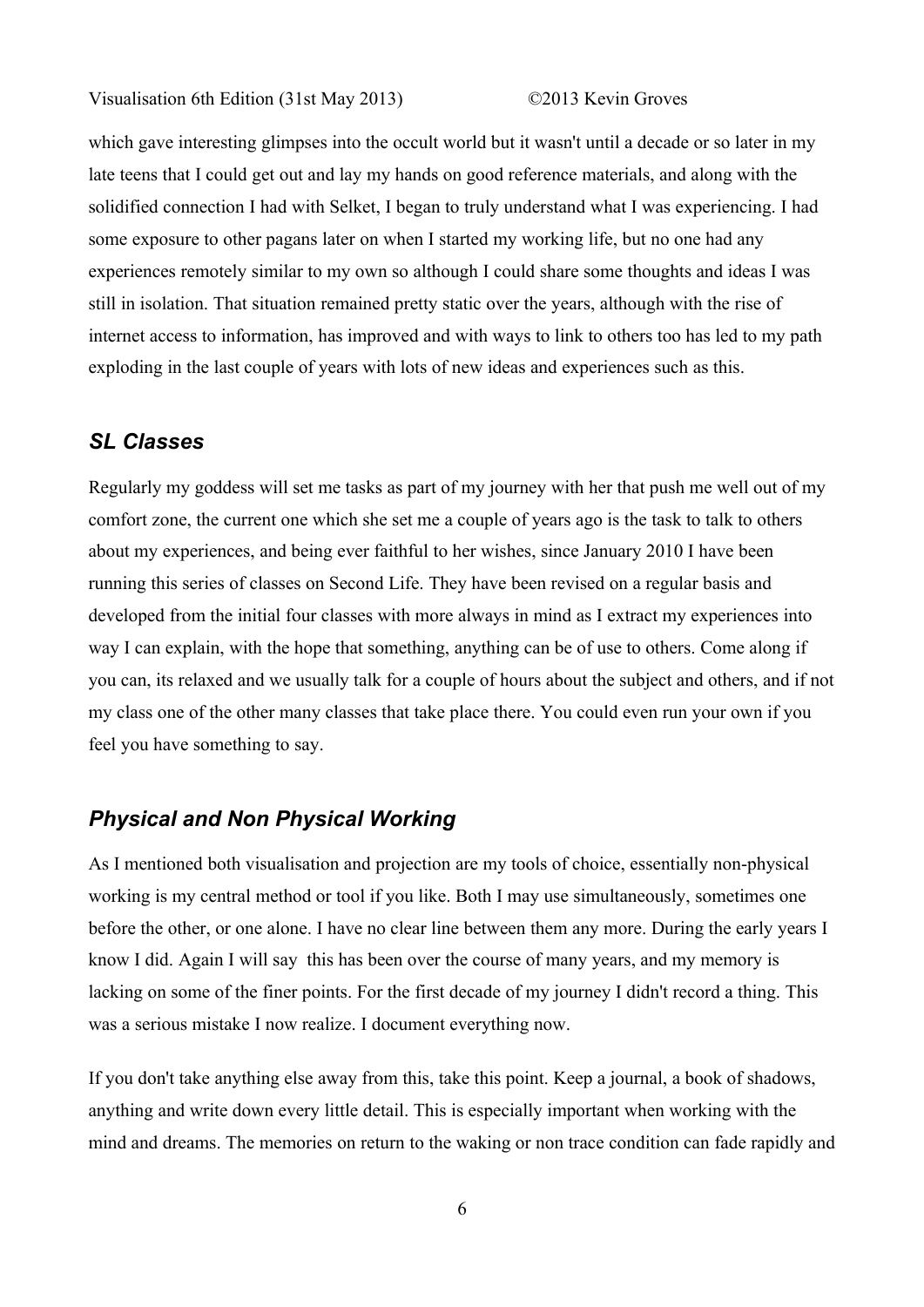writing what you can recall as quickly as possible will repay your time in the long run. Where it will help is in something I found very quickly, and that's the frequent failure and dead ends. They lead to frustration and that can be self defeating, so documenting what worked and what didn't helped plot my path.

I found it is best to be open minded too with no preconceived ideas of where I wanted to go, obviously when I was learning I had no idea what I was doing anyway and didn't know what to expect so just went where it took me. A downside of being solitary is the focus on a pile of books with the rare input from someone passing by, its very easy to take in what those books say, and what others experience and worry is that what I should be experiencing too. I found that is the wrong approach. We are all different, our minds, guides and whatever else is in here can take us to where we need to be. So don't be scared, confused or disappointed if you don't follow the expected route. Document, enjoy and see where it takes you, and that equally applies to any path you happen to choose.

Now I will jump into each subject independently in a little more detail .

### *Visualisation*

Quickly recapping a magazine article I wrote for the CoA and will be covered in more detail in a later session, it looked at the right frame of mind as I call it, your emotional state and the environmental conditions to enhance or maintain that state. This is an starting point of many ritualistic processes and one that we are all familiar with so I will leave it mostly as is, however my particular methods perhaps need a little further clarification. I learnt at a early point that repetition is important; the reason I document, as I went down so many dead ends that led to frustration and anger with myself, even though the guidance from Selket was valid.

Perhaps it was a means of teaching me, but I came to the conclusion that a methodical approach would be best and to do this I would need to document which I previously didn't do because I can't repeat something if I couldn't remember what I had done. With that under way I could then edge a little further each time. The emotional triggers that I use were key in this repetition as they provided a very quick retrace to the point I needed with little messing around getting the environment/frame of mind set and then finding I cant quite remember what I had planned to do once I got there.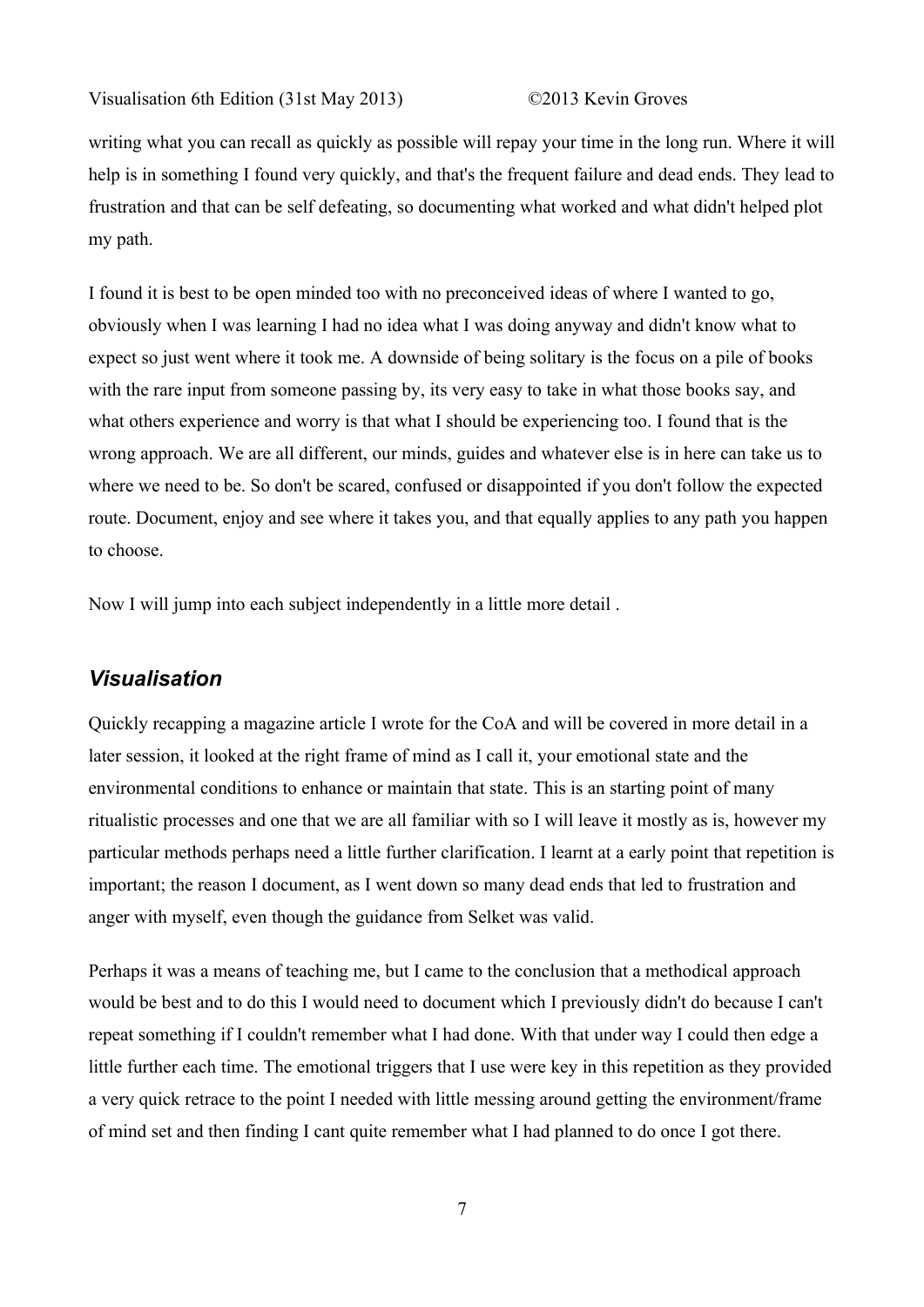This leads us to where part two of the article mentioned my guided working. Repetition again. The starting point of the water I arrived by accident if there is such a thing. I used to commute to work by train along the coast and I would always look at the sea because of a deep connection with it while growing up and that inspired this method of meditation, it felt a natural way to gear up and wind down each working day. The key point in this working was initially to provide my mind something to focus on but in such a way that it could free-wheel and become passive, or receptive to incoming imagery. Then over the years I built on it to where I use it for everything, and as things progressed I explored wishing and ways to push them out into the wild.

I like to think I take a creative view of visualisation and am prepared to try anything to push and learn what I can do with it, having explored many ways to make it work and trying many many ways to remove the need for physical working as I find this easier.

The usual techniques that books explain about wishing forms a large part of what I do and in the magazine article I mentions the focus, scale of wish, and intent. But again I will repeat and emphasize their frequent warning that I know you've heard before but be careful of what you wish for as it might just happen. Wishes can twist your words and as I view this as affecting cause and effect, or probability, all sorts of unpredictable effects could result so be prepared for any outcome even if its not what you want, the result could be quite literal.

With any request you need to think very carefully on your words and desire and really really think do you need this, and is there any chance it could come back and bite you?

Wishing does not only mean to bring things to existence, it can also be used to stop things from happening. One example could be if you are going for job interview you could act out the whole process around how you want it to go or not go. Perhaps using this particular approach may be just a purely psychological process, to work out issues, I suppose though, like all things it comes down to its a tool, if it works then use it. Most of the time how it works is not important to me, the results are.

I was recently asked about how do I push my wishes out? Do I exert my own will or ask my goddess to do it? I like to be awkward and I will answer that I do both. I gave this analogy, I see my relationship to wishing as if I was going shopping. Sometimes I know what I want and will go straight to the aisle to get it, sometimes I don't know where to look, so in that case I will ask the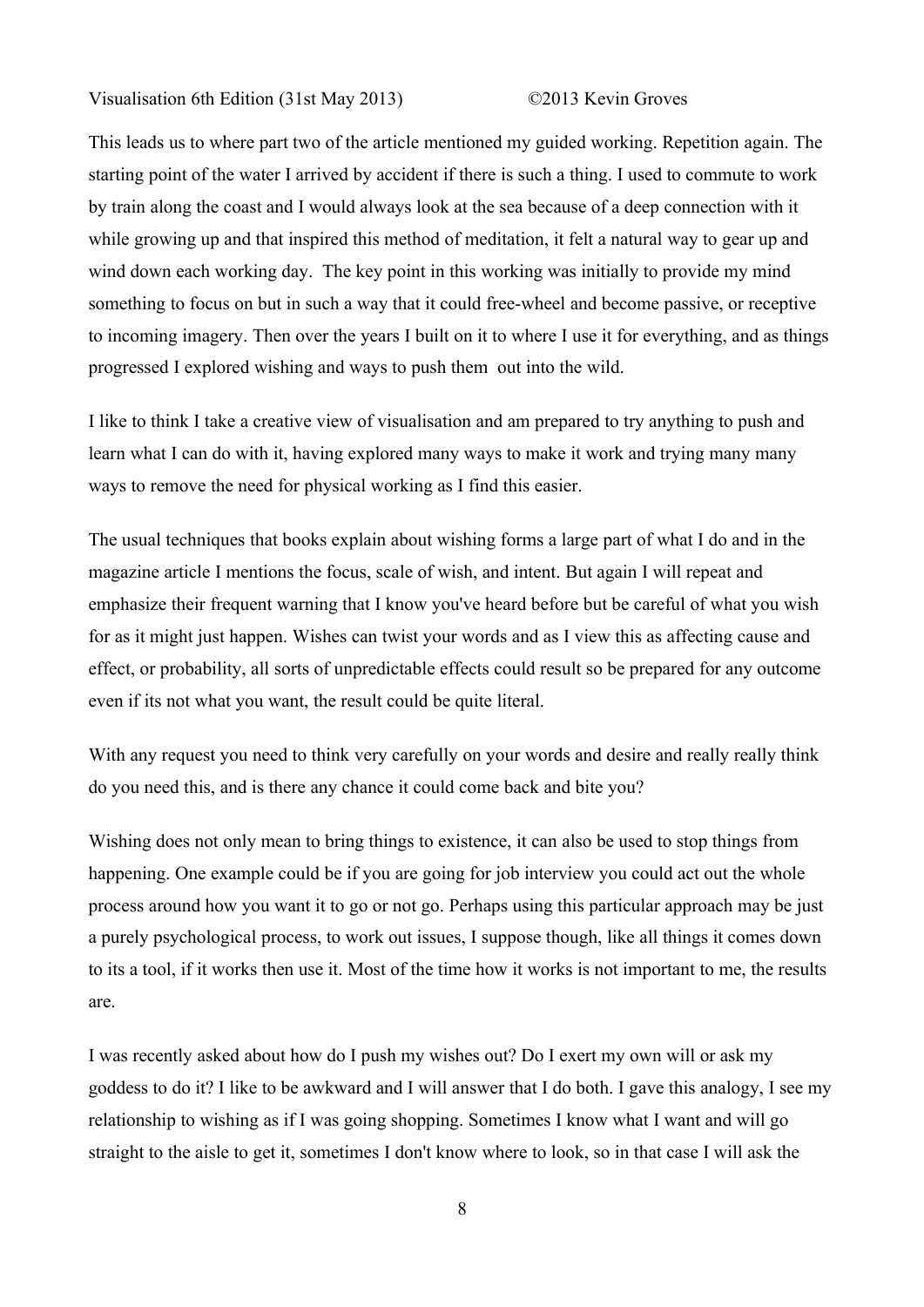shop assistant for help i.e. my goddess, she will know where I should look or will do it for me. Never hurts to ask for help.

Of other successful uses for visualisation I've found includes using it for enhancing talismans or amulets. This form of symbolic magic naturally fits with visualisation due to lots of word and imagery use, therefore their construction if used mentally allow them to be easy to pulled to mind and projected when required at any time. One of my favourites is to use the runic Rad symbol which I project 10ft high in flames on the bonnet of my car and push down the road ahead of me should I need a clear path to get me some place if the traffic is a problem. I have others and they all tend utilize Runic symbolism as for me it is easy to visualise than the intricate hieroglyphs I could use from my Egyptian path.

Thought forms, a tool I have used off and on for a long time. Using them to create semi-sentinent autonomous short lived entities for fixed tasks and they have proved handy. In fact my goddess made me a ware of a several of her own servants that are essentially thought forms that I could call upon for protection, they appear in a text called the Lament of Isis.

I do have them dotted around the home and usually take a couple with me when out and about. The methods I use to call them are fairly well documented and easily found, and the one I used is based on the Dog of Defence spell that appears in the Ritual Magic Workbook by Dolores Ashcroft-Nowicki, that she says originates from Dion Fortune.

Wherever it came from doesn't matter, I find it so effective, one time when I called all of them urgently to me while away from their designated task at home, when I did finally return home I found the windows of my house had inexplicably egg bombed because I had forgotten to put them back.

Another use I've found is in joining that with projection to create objects that can be brought into and out of visualisation. This is a closer tie with projection and blurs the boundary for me even more. I create wands, tools, general items, whatever, in my temple and bring them into this reality when I need them, OK they may not appear more than ghostly images to me here, but they serve a useful purpose.

Now the other side of my coin...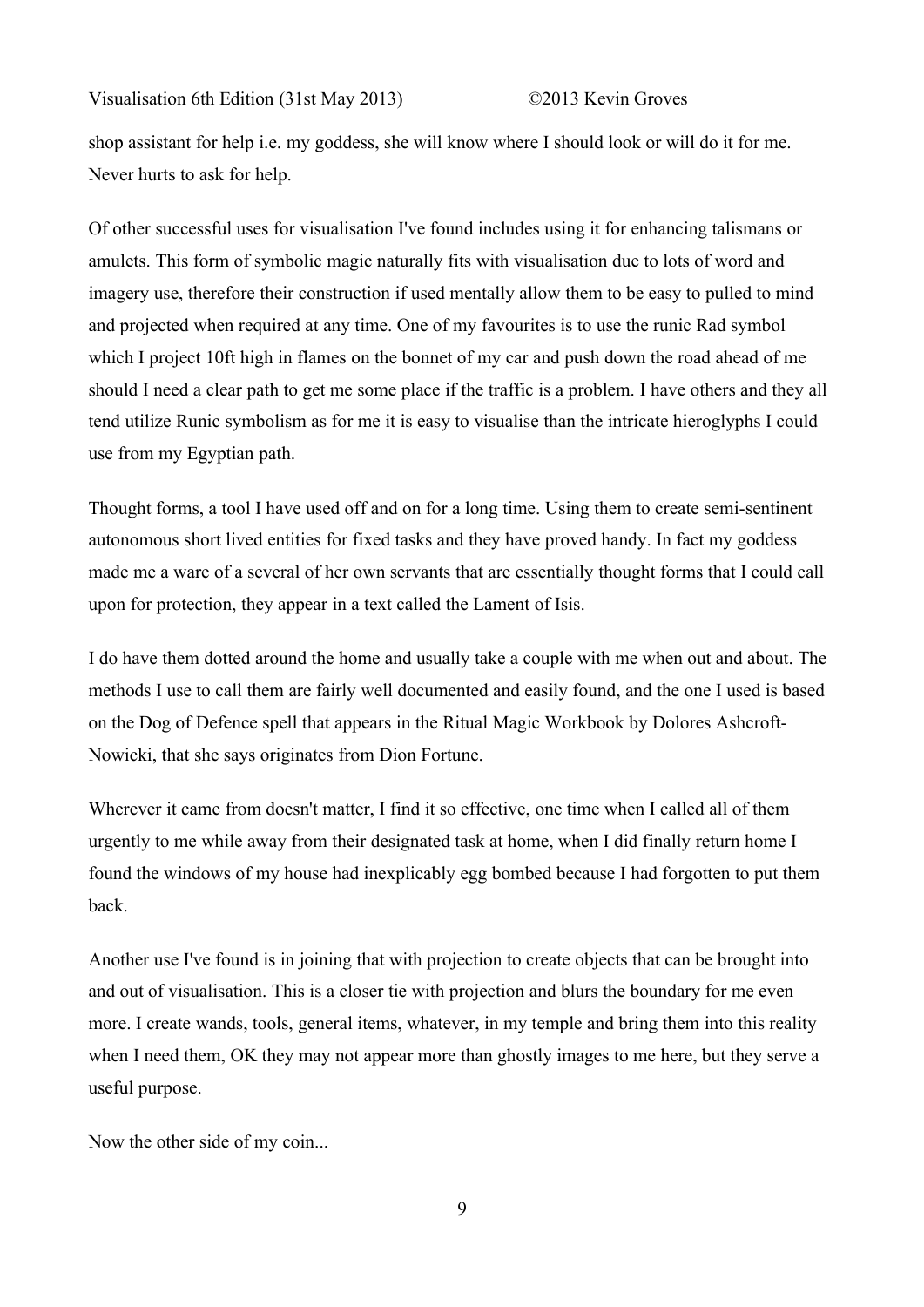### *Projection*

Like visualisation, projection was learning by trial and error, and of course from my guide, ways to project. Until recently I was unaware of some key works on astral projection, three of them stick in my mind as paralleling my own experiences. Franz Bardon, '*Initiation Into Hermetics'*, Robert Bruce, '*A Treatise on Astral Projection'* and Robert A Monroe, '*Journeys out of the body'*. Their experiences were refreshing to read as they appeared reasonably similar to my own.

My first experiences as I said were spontaneous projection, frequently I would wake from sleep to find myself floating above my bed and my nose pressed hard against the ceiling, and with the realization that I am floating in the air, and the feeling of disorientation panic would always follow. Then suddenly my point of view would return to my body and I would regain normality.

From these experiences there are a number of interesting points of similarity to these key works.

Panic is common, coming from the sudden disorientation and disembodiment which is a very unsettling experience. One other sensation I also noticed was breathing, or the lack of it, either I didn't notice it or I wasn't actually doing any. Much like in dream state if on the rare occasion that I became aware I was in a dream as in lucid dreaming and was able to take control. There would be no sensation of breathing too.

I found to make the move from spontaneous to controlled projection breathing appeared to be an important key to making this work, as awareness of breathing would always disrupt the separation. The three books discuss this and reflect the many of the issues I had in learning breathing control so I won't discuss them here but if this is something you are having difficulty with then take a look at their methods.

Once I had mastered breathing control, then the separation of the body I could move to. Again the books I do agree with, there are a number of ways to disassociate the concious mind from the physical body. My first experience was to try simply falling backwards while laying down. Fall back out through the body and fall downward that has been the most successful for me and is still my preferred method.

Another I explored, and one that Franz Bardon described, was trying to tear away each limb one by one. This was harder and the effect was to lose sensation of the limb in its connection the bed,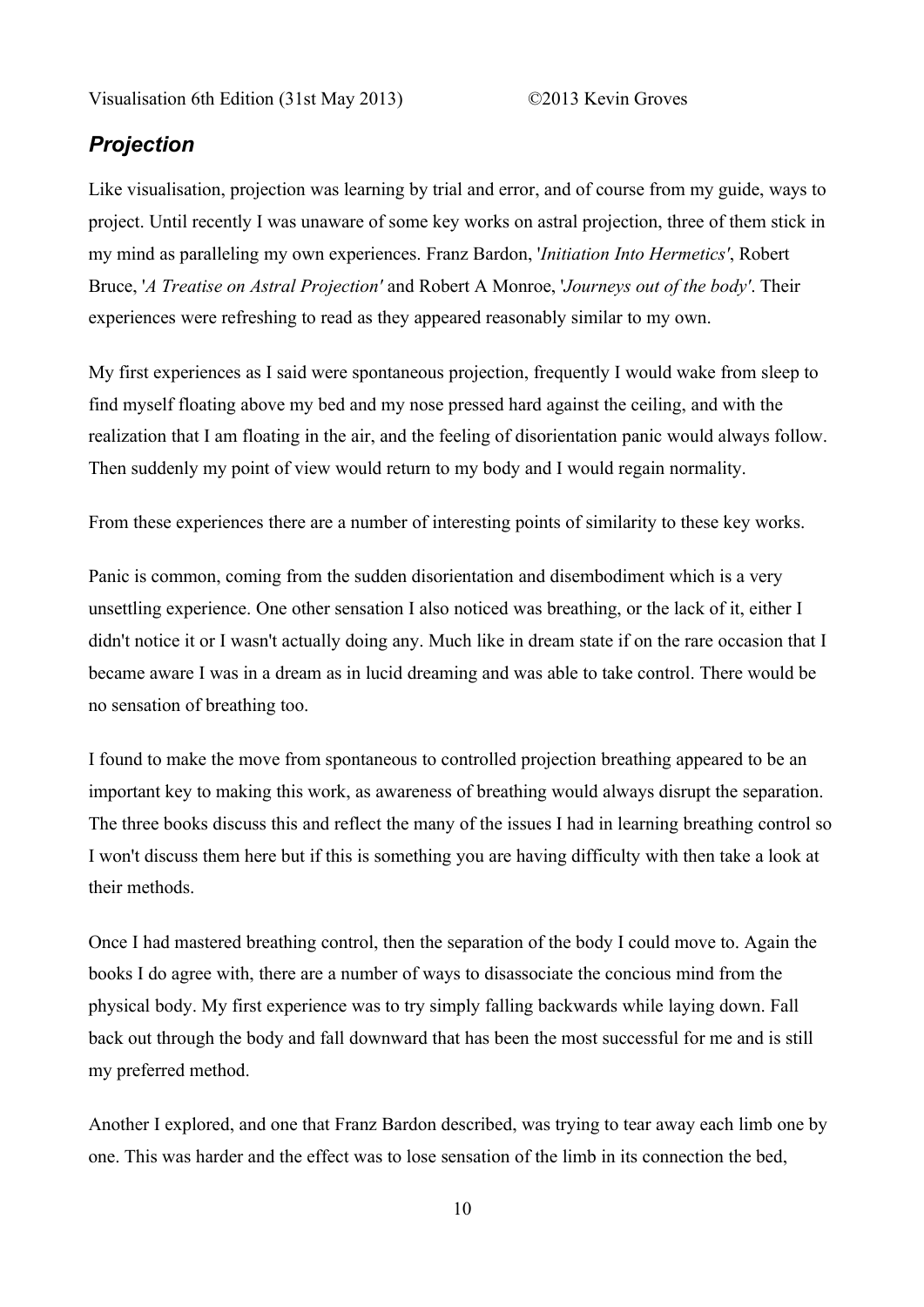covers, etc. Very odd and required too much concentration.

Once separated and with free movement around the room, void or wherever you tend to end up, the final stage of projection is the returning to the body. These works discuss finding your body and stepping back in, however I completely disagree with having to do that. For me simply willing a return would send me back instantly and a little time would be required to get back in control of myself. If on the rare occasion I am disrupted and the return involuntary, likewise it would be instant although in these cases I would feel pretty rubbish for some time after. Much like bad grounding. Monroe's book discusses that method of return although he does mock it as an inferior practice.

## *Why Project?*

So that's the physical processes. But what's the point in doing it? Visualisation in itself offers a large scope of possibilities, so why project too? For me it was simple, around the early 1990s my goddess after teaching me these techniques, suggested that she would like to work closer and more potently together. She explained that manifesting on this physical plane or with the methods we have of her being in my mind all the time, the connection could be stronger. The way to achieve the enhanced connection would be to meet somewhere off of this physical plane. There through the use of the tools she had taught me, I was tasked to visualise an environment that can be protected and made to be a functional place for us to work together. So I constructed a temple through visualisation, well protected using methods that you would use in any protection ritual.

Once it was constructed then yes, through projection and/or visualisation of this temple, the manifestation of her there is so much stronger, intense, raw even. I do recommend looking at this technique if you are looking to increase your own experiences with a spirit. But be prepared for some unexpectedly incredibly intense times.

Ritual wise, what I would do physically, I would do the same there, and all the experimentation with visualisation that I've just described would most likely be done in this temple as its my safe place. It is controlled and contained. Likewise with visualisation, I've been doing other interesting experiments focusing on projection. One example being I have been looking to extend my practices with more traditional Egyptian ritual, and of course the full ritual purification routines they did of old is a little difficult to achieve in day-to-day life, such as the shaved bodily hair and the constant